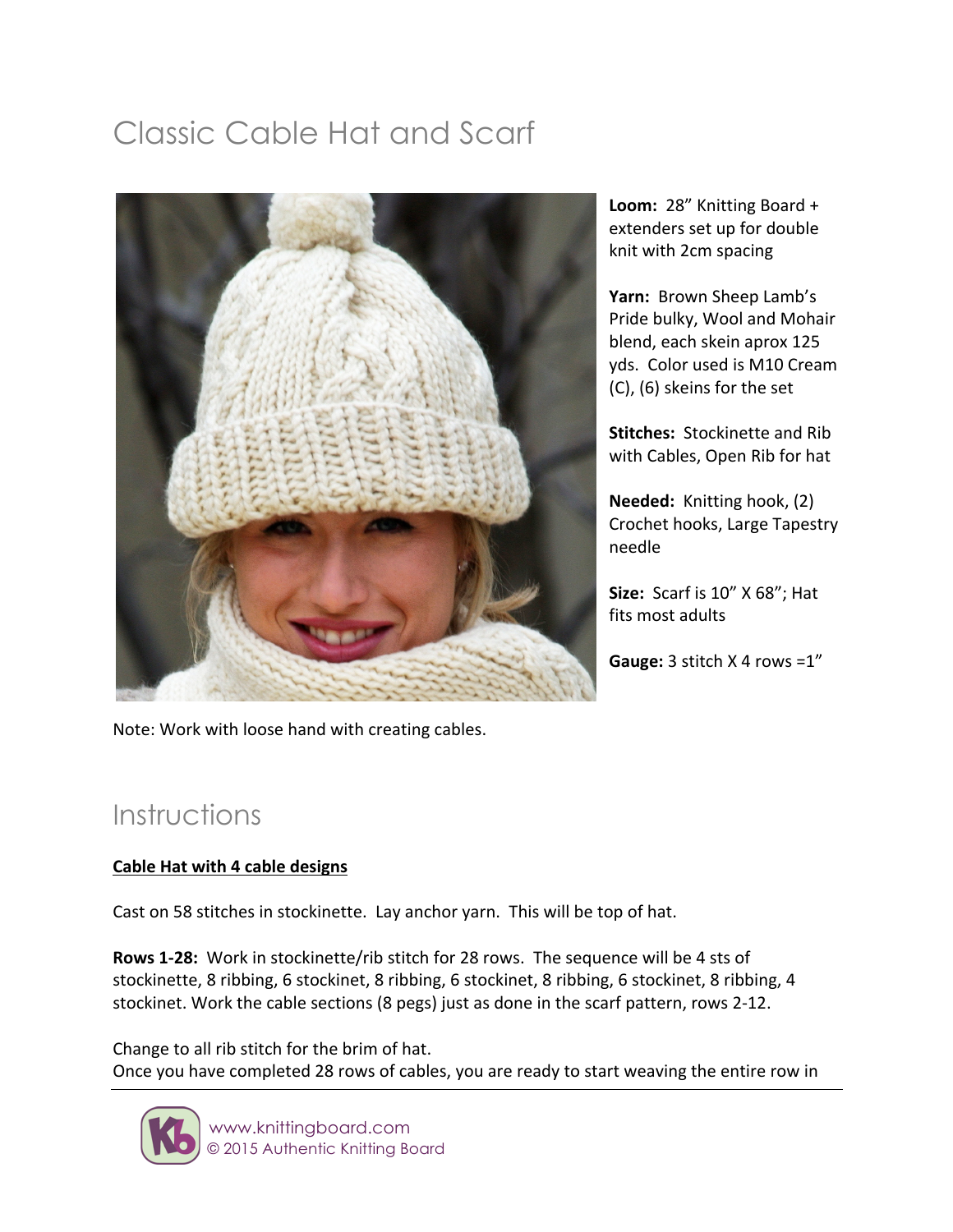the rib stitch. This is your brim. Your hat will be a total of 40 rows, unless you would like a deeper hat, or less brim.

**Rows 29-40:** Work in rib stitch, or Open Rib for a chunkier rib.

Once complete, bind off the stitches for the brim edge, using a 2-loop method or any method desired. 

Sew the 2 ends (short edges) of hat with invisible stitch for a neat invisible seam.

Pull the anchor yarn snug for the top of your hat. Knot the ends, and weave the yarn tails in and out of the hat a couple times to be secure. You may also use the Gather method of securing the hat top for a softer closure. Either way, be sure to leave the ends of yarn attached and do not cut, as you will use these yarn tails to tie on the pompom.

POM-POM-Wrap yarn around 4 fingers about 35-45 times. Slip off fingers and tie center tightly, as you would when making a bow. Cut all the loops with scissors, and shake to fluff. Create a smooth ball by trimming to desired length, approximately 2" in diameter. Tie the pompom to top of hat with yarn tails from anchor yarn. Finish by drawing ends of yarn to inside of hat. Knot again to secure pom-pom to hat.

Roll the brim of hat up and its ready to wear.

Enjoy your beautiful and warm, snuggly hat and scarf.

## **Scarf**

Scarf is knit in Stockinette and Rib/cable stitch. Two sections of cables are on one side, while the other side is worked in ribbing and stockinette only.

Cast On (30) stitches in Stockinette with (C) yarn. Lay anchor yarn.

**Row 1: Work Stockinette stitch.** 

**Row 2:** Weave (4) sts Stockinette, (8) sts Ribbing, (6) sts Stockinette, (8) sts Ribbing, (4) sts Stockinette. Hook over.

Hint-on the return weave, concentrate on covering the empty pegs and you won't get mixed up or miss a peg. You may want to put a piece of tape on the board to mark the change of weaving pattern. Do this to just one side of knitting board. You can also use it to mark your cable stitches.

## **Rows 3-4:** Repeat row 2.

**Row 5:** Cable Twist Row A-You will be twisting only the (8) rib stitches for each of the cable